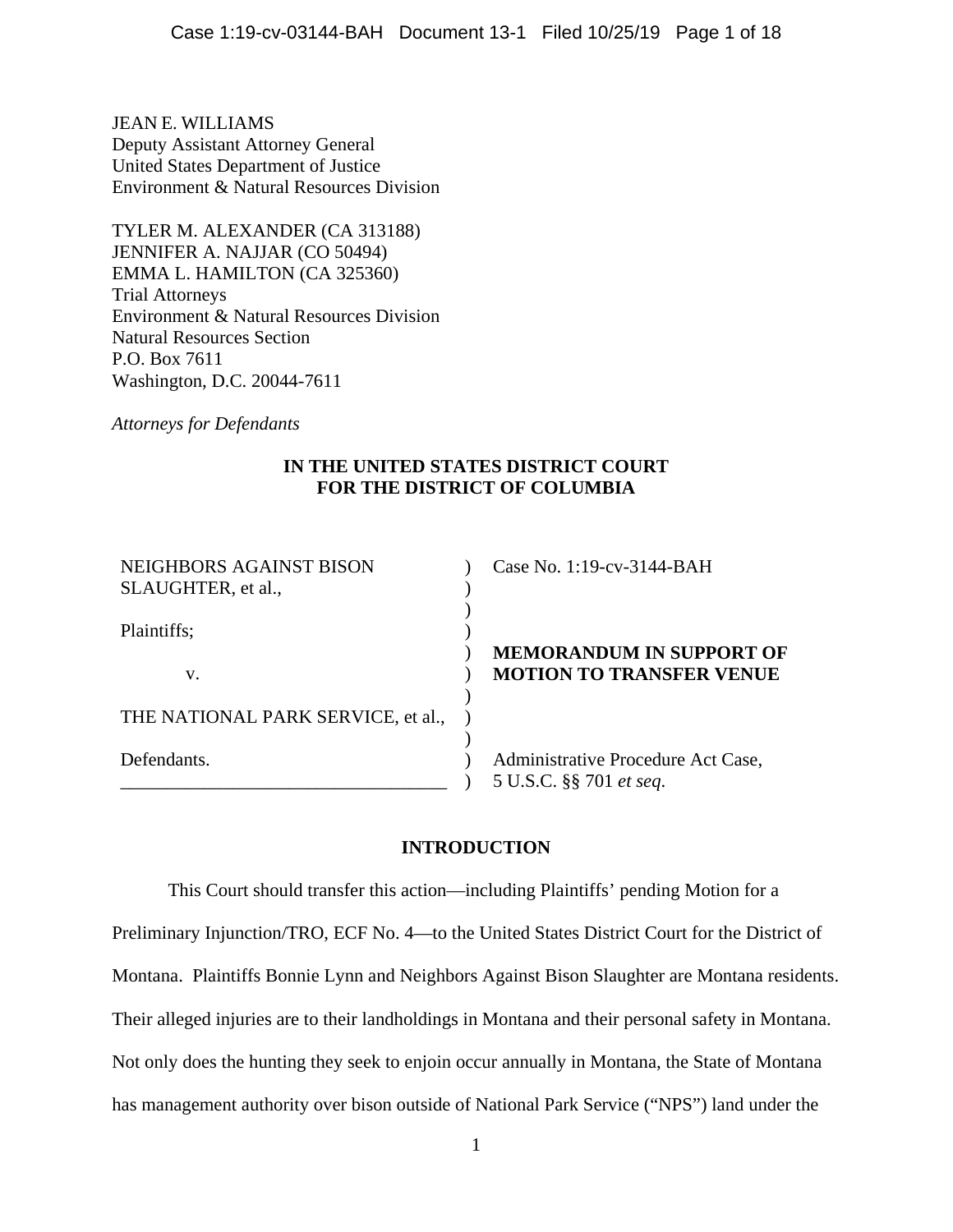#### Case 1:19-cv-03144-BAH Document 13-1 Filed 10/25/19 Page 2 of 18

Interagency Bison Management Plan ("IBMP"). The hunters, American Indian tribes, and state interests that will be harmed by the emergency relief they seek are all in Montana.

Despite strong local ties to Montana, Plaintiffs opted to bring their late-arriving action in the District of Columbia. Plaintiffs have not demonstrated any meaningful ties to this District. None exists. Plainly, Montana is the appropriate venue for resolution of this entire case, including Plaintiffs' request for emergency relief. In the present circumstances, interests of justice counsel that this Montana-focused suit be heard in the District of Montana.

#### **BACKGROUND**

Plaintiffs seek to enjoin an annual bison hunt on Forest Service land in Montana as authorized by the State of Montana under the IBMP. Plaintiffs allege that Defendants "failed to consider public safety" when they authorized the hunt by signing the December 31, 2018 Operating Procedures for the IBMP Memorandum ("2019 Winter Plan"). Compl. ¶¶ 4-5*; see also* Pls.' Motion for a TRO and a Prelim. Inj., P. & A. in Supp., Ex. D, ECF No. 4-12 ("*2019 Winter Plan*"). Specifically, Plaintiffs argue that by allowing the hunt to move forward under the 2019 Winter Plan, Defendants have abdicated various statutory duties. Compl. ¶¶ 6-8. Plaintiffs claim the NPS has acted arbitrarily and capriciously in carrying out its statutory duty to manage Yellowstone bison. Compl.  $\P$  55-56. They allege that the U.S. Forest Service has violated duties under its land management statutes by allowing the hunt on National Forest System land in Montana without adequately analyzing hunting's effects on private property owners in the area. Compl. ¶¶ 61-63. Finally, Plaintiffs argue that Defendants have violated NEPA by approving the 2019 Winter Plan without preparing a supplemental EIS for the IBMP. Compl. ¶ 71.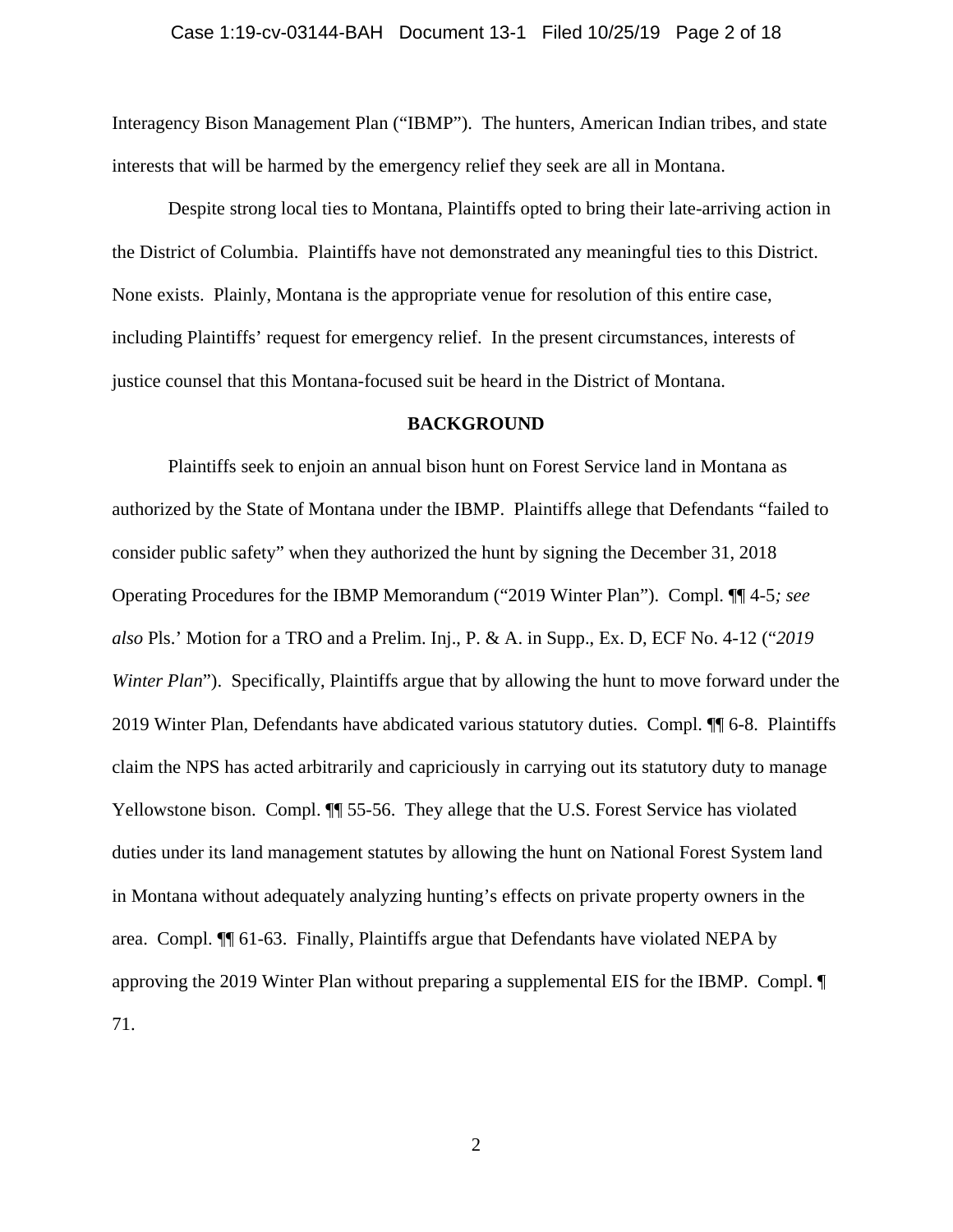## **a. The IBMP**

Yellowstone bison are managed under the IBMP. *See* Pls.' Motion for a TRO and a Prelim. Inj., P. & A. in Supp., Ex. H, ECF No. 4-16 ("*IBMP Record of Decision ("ROD")*"). The IBMP was developed as part of a court-mediated settlement between federal and state agencies in 2000, and its membership has since expanded to include various state, federal, and tribal stakeholders. *W. Watersheds Project. v. Salazar*, 766 F. Supp. 2d 1095, 1105 (D. Mont. 2011), *aff'd in part,* 494 F. App'x 740 (9th Cir. 2012). Long-term management of bison has been complicated by two interrelated factors: (1) bison roam across different jurisdictions and (2) federal and state agencies have different goals and responsibilities as they relate to the bison. As the ROD noted:

When bison leave Yellowstone National Park and enter Montana, the management responsibilities and authorities change. Within the boundaries of Yellowstone National Park, the Secretary of the Interior has exclusive jurisdiction to manage the park's natural resources, including the bison. Outside the park the State of Montana has the management authority over the bison. When the bison are on national forest system lands, the U.S. Forest Service has responsibilities under federal laws to provide habitat for the bison, a native species. Federal law requires APHIS to control and prevent the spread of communicable and contagious diseases of livestock. Because of these mandates, the agencies recognize that a coordinated, cooperative management regime would provide consistency and reliability to the process.

*IBMP ROD* 6. Both the Final Environmental Impact Statement ("FEIS") and ROD explicitly provide for "adaptive management" changes to the IBMP, meaning that the agencies are authorized to agree to adjust elements of the IBMP based on research and new information. *IBMP ROD* 32.

After the IBMP was finalized, the Montana Legislature authorized bison hunting outside

of Yellowstone National Park. [1](#page-2-0) *See, e.g.*, MONT. CODE. ANN. §§ 87-1-216(2)(c) (Wild

<span id="page-2-0"></span>l <sup>1</sup> Congress has specifically prohibited hunting on NPS land. 16 U.S.C. § 26.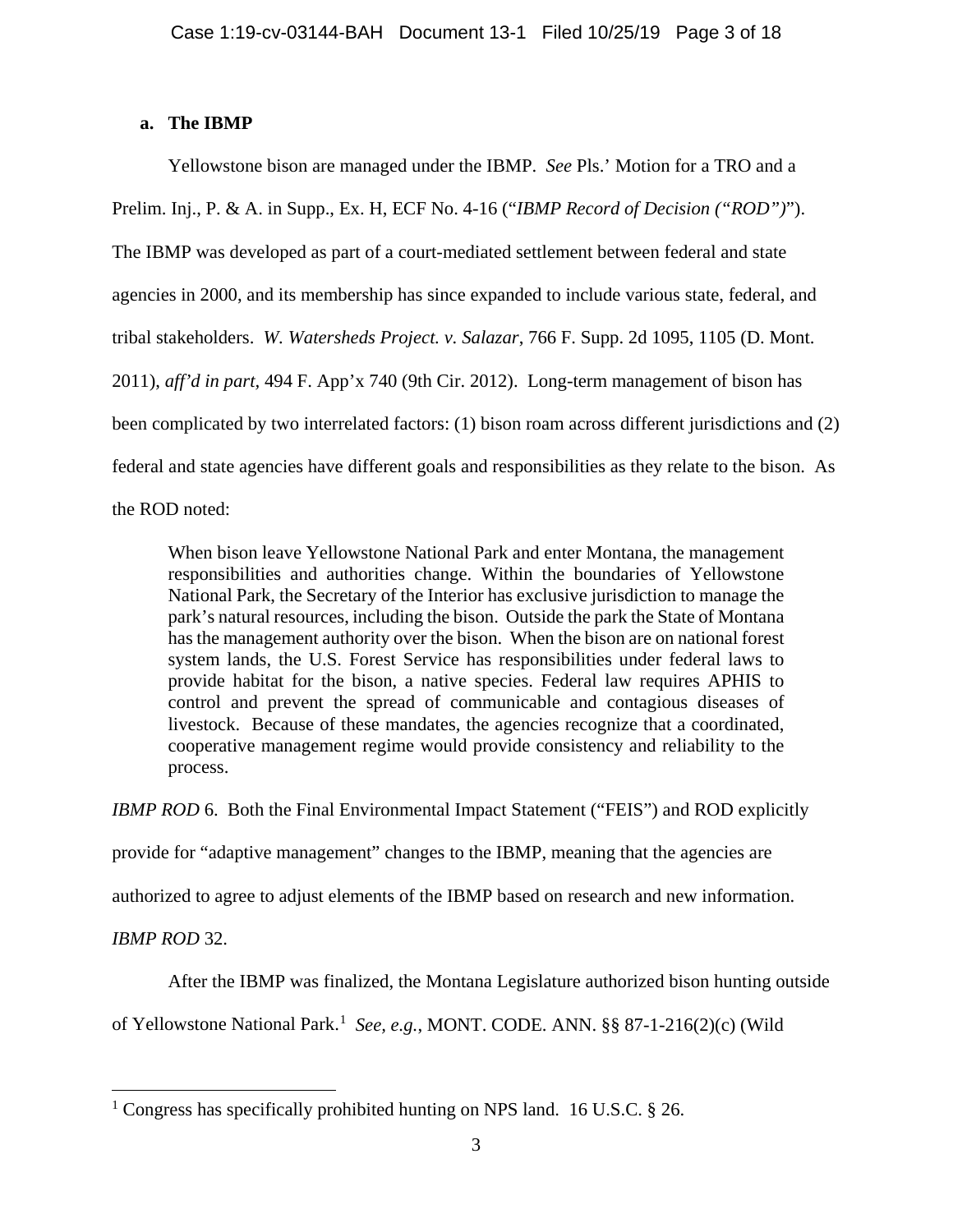### Case 1:19-cv-03144-BAH Document 13-1 Filed 10/25/19 Page 4 of 18

Buffalo or bison as species in need of management – policy – department duties) and 87-2-730 (Special Wild Buffalo License – Regulation). Forest Service personnel "are responsible for enforcing the regulations that apply on National Forest System lands . . . ," but "[Montana Fish, Wildlife, and Parks] MFWP has primary responsibility regarding the public bison hunt, in cooperation with [Montana Department of Livestock] MDOL, as directed by state statute." *2019 Winter Plan* 3. Further, six treaty tribes participate in the annual hunt and "have reserved" aboriginal hunting rights on open and unclaimed lands found within the state of Montana." *Id.*  The Confederated Salish and Kootenai Tribes and the Nez Perce Tribe are voting members of the IBMP.

Through an adaptive management process, the IBMP members "agreed that the harvest of bison will be a preferred method for managing their abundance and distribution to the extent possible." *2019 Winter Plan* 6. Accordingly, "[h]unters from at least six different tribes and the State of Montana participate in the annual harvest of bison within the Greater Yellowstone Area." *Id.* The IBMP allows the annual hunt as a method of population management, but the State and the Tribes control the permitting schemes for participating hunters. In 2017, participating tribes "developed and signed a Memorandum of Agreement for coordinating bison harvest in the Beattie Gulch area near Gardiner, Montana, including common hunt protocols, safety provisions, regulations, and enforcement." *Id.*

#### **b. The 2019 Winter Operating Plan**

Plaintiffs' APA challenges appear to center on the 2019 Winter Plan, a memo dated December 31, 2018 and approved by the IBMP partners to address and update adaptive management practices for the coming year. *See 2019 Winter Plan*. Yearly updates are prescribed by the IBMP. *IBMP ROD* 42. The 2019 Winter Plan updates procedures for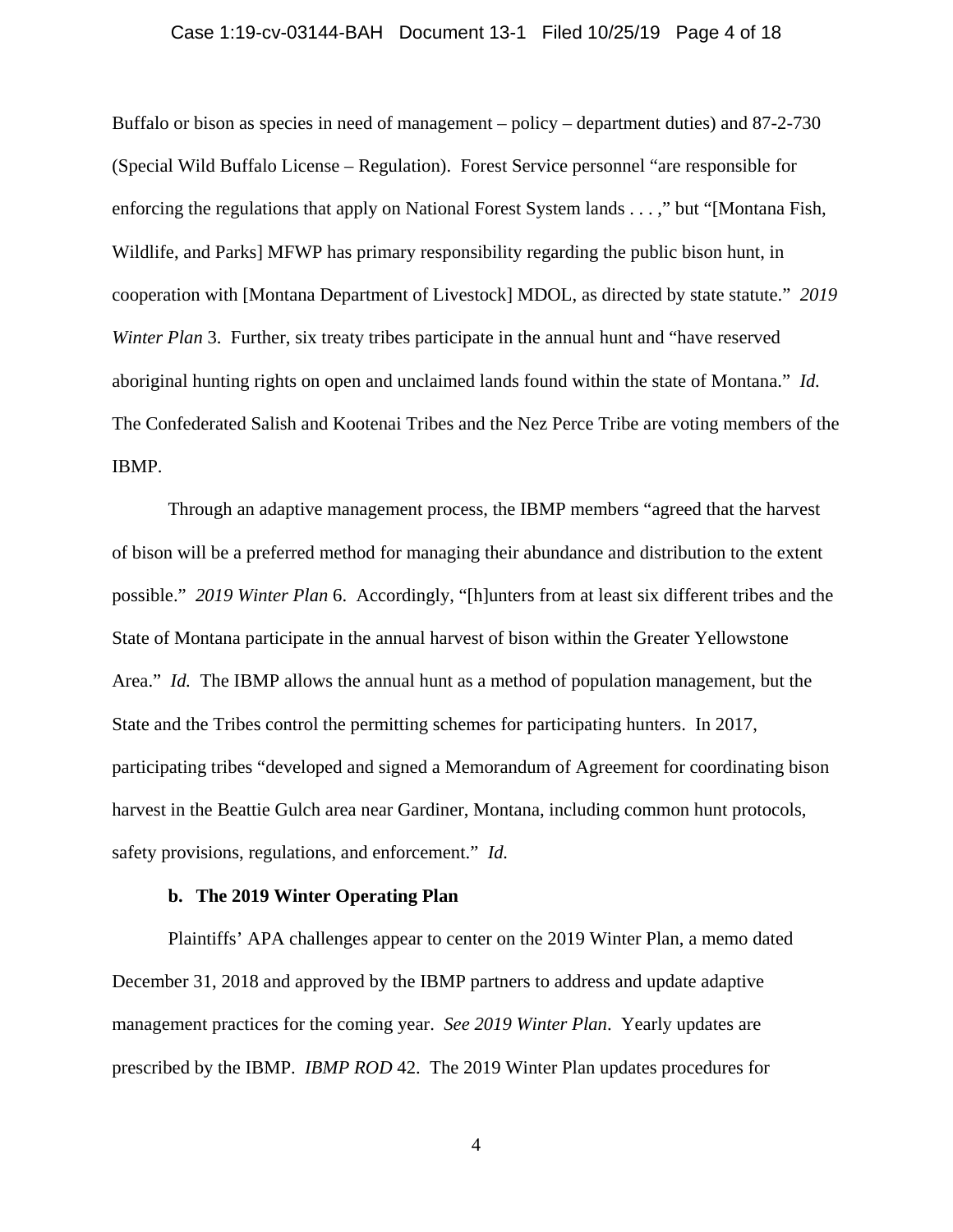### Case 1:19-cv-03144-BAH Document 13-1 Filed 10/25/19 Page 5 of 18

implementing the IBMP "consistent with the analyses of impacts included in the federal and state Final Environmental Impact Statements for the IBMP that were completed in 2000." *2019 Winter Plan* 3. As described above, the 2019 Winter Plan includes updated operating procedures for bison harvest by tribes and state-permitted hunters and requires the tribes to document and report bison harvest numbers to the IBMP. *Id.* at 7.

The 2019 Winter Plan was the product of IBMP member deliberations, including several public meetings in the Yellowstone region. Interagency Bison Management Plan, *IBMP Meeting Material Archive*, http://ibmp.info/meetings.php (last visited Oct. 25, 2019). It was approved by all of the members of the IBMP, including: representatives of the Confederated Salish and Kootenai Tribes and the Nez Perce Tribe, the InterTribal Buffalo Council, the MBOL, the MFWP, the Montana State Veterinarian, the Superintendent of Yellowstone National Park, the Forest Supervisor of the Custer Gallatin National Forest in Montana, and the USDA APHIS District Director of Veterinary Services. *2019 Winter Plan* 1. Of the named individual Defendants sued here in their official capacity, only Yellowstone National Park Superintendent Cameron Sholly was a signatory to the 2019 Winter Plan.

#### **c. Plaintiffs' Claims in This Lawsuit**

Plaintiffs' APA challenges to the 2019 Winter Plan seem to center on their claim that throughout the broader IBMP planning process (of which the 2019 Winter Plan is the most recent approved document) Defendants did not adequately consider the bison hunt's potential impact on local landowners, neighbors, and visitors near Beattie Gulch, Montana. For example, Plaintiffs claim that "the bison hunt evicts property owners, neighbors, and visitors to Beattie Gulch, and risks their lives[,]" Compl.  $\P$  43, and that the Defendants have "foisted the dangerous and concentrated impacts of bison hunting in this tiny geographic area [in Montana] onto a small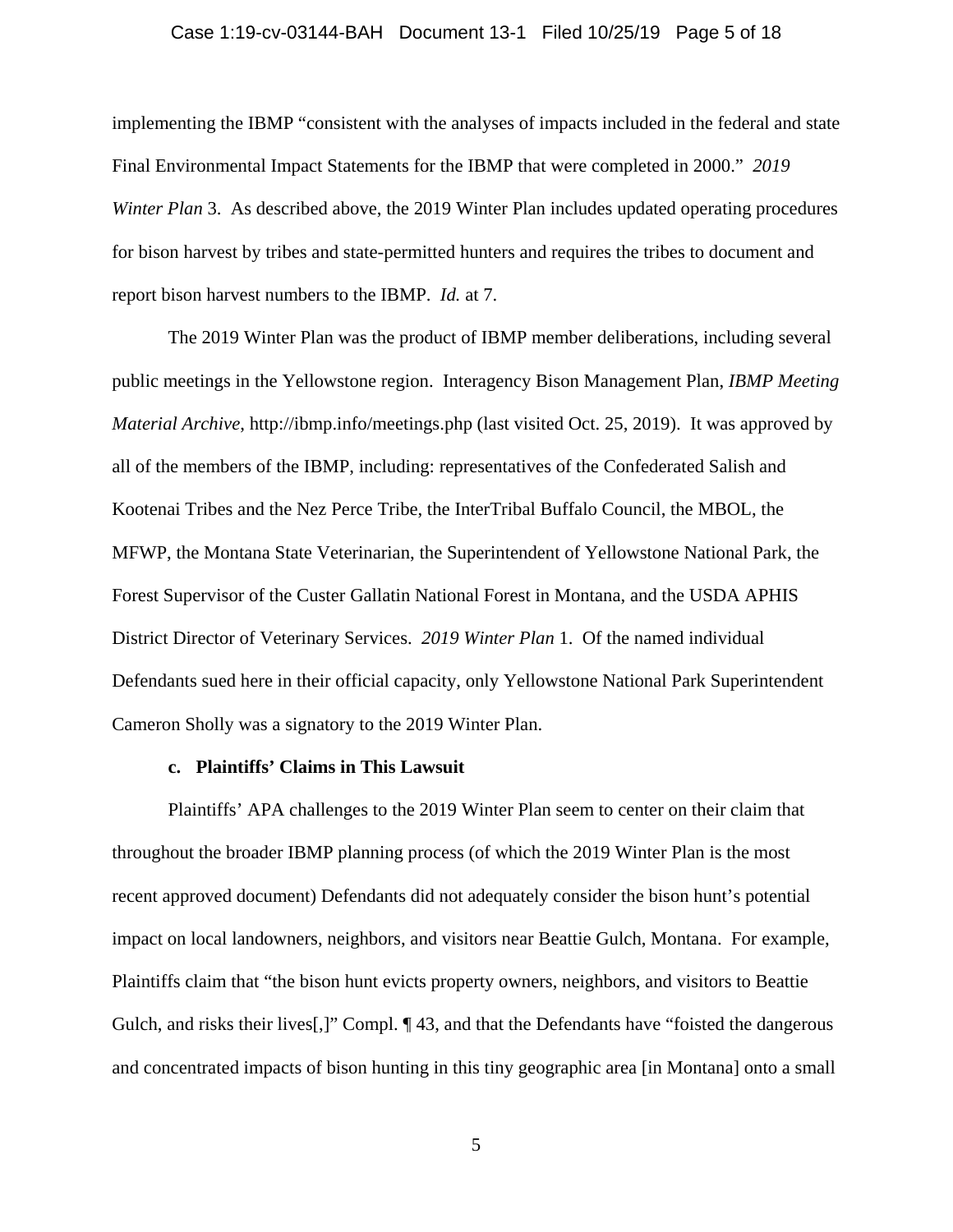group of residents and neighbors." Compl. ¶ 53. Plaintiffs also claim that they face risks of physical injury from hunting in Montana.

#### **STANDARD FOR VENUE TRANSFER**

The Court has authority to transfer this case under 28 U.S.C. § 1404(a), which provides that, "[f]or the convenience of parties and witnesses, in the interest of justice, a district court may transfer any civil action to any other district or division where it might have been brought." 28 U.S.C. § 1404(a). The statute facilitates transfer to a more appropriate federal forum, *see Van Dusen v. Barrack*, 376 U.S. 612, 616 (1964), affording district courts wide discretion "according to an 'individualized, case-by-case consideration of convenience and fairness.'" *Hawksbill Sea Turtle v. FEMA*, 939 F. Supp. 1, 3 (D.D.C. 1996) (quoting *Stewart Org., Inc. v. Ricoh Corp*., 487 U.S. 22, 27 (1988)).

In exercising its discretion, a court must first determine whether the action could have been brought in the transferee district. *See S. Utah Wilderness All. v. Norton*, 315 F. Supp. 2d 82, 86 (D.D.C. 2004). If so, a court then considers "convenience of parties and witnesses" and "the interest of justice" through a balancing of private and public interests. *See Valley Cmty. Pres. Comm'n v. Mineta*, 231 F. Supp. 2d 23, 44-45 (D.D.C. 2002) (quoting 28 U.S.C.  $§$  1404(a)). The private interest considerations include: (1) the plaintiffs' choice of forum; (2) the defendants' choice of forum; (3) where the claims arose; (4) convenience of the parties; (5) convenience of the witnesses; and (6) ease of access to sources of proof. *Trout Unlimited v. U.S. Dep't of Agric.*, 944 F. Supp. 13, 16 (D.D.C. 1996). The public interest considerations include: (1) "the local interest in deciding local controversies at home;" (2) the transferee district's familiarity with the governing law; and (3) congestion of the transferor and transferee districts. *Id.*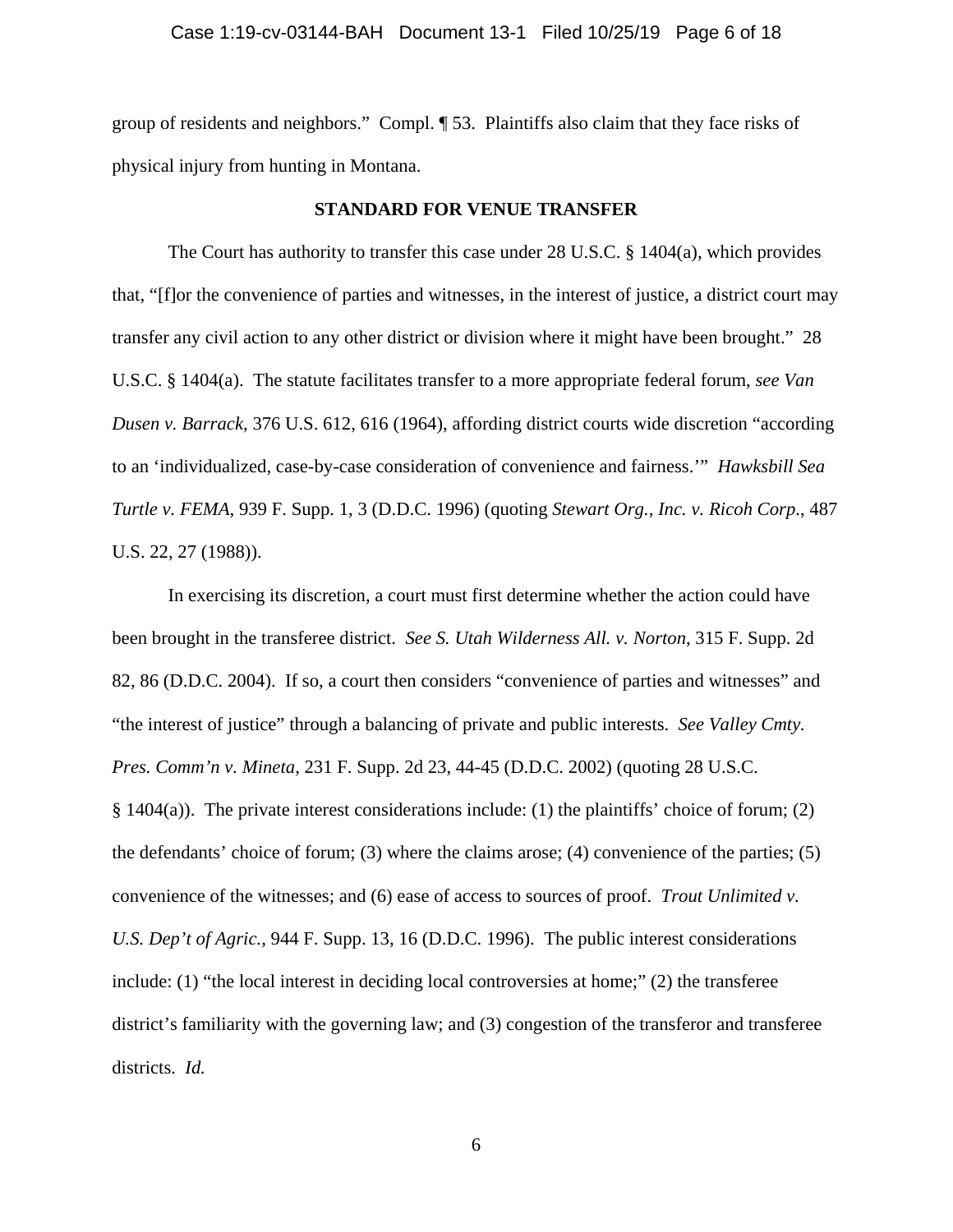### Case 1:19-cv-03144-BAH Document 13-1 Filed 10/25/19 Page 7 of 18

A plaintiff's choice of forum is normally entitled to deference, and the party seeking transfer bears the burden of showing that transfer is appropriate. *Id.* at 16-17. That deference and burden, however, are significantly diminished where the plaintiff's chosen forum has only an attenuated connection to the controversy as compared to the defendant's chosen forum. *DeLoach v. Phillip Morris Cos.*, 132 F. Supp. 2d 22, 24-25 (D.D.C. 2000). Put differently, the showing a defendant must make "is lessened when the 'plaintiff[s'] choice [of forum] has no factual nexus to the case'" and the defendant's chosen forum has substantial ties to the plaintiff and subject matter of the suit. *Trout Unlimited*, 944 F. Supp. at 17 (quoting *Harris v. Republic Airlines, Inc.*, 699 F. Supp. 961, 963 (D.D.C. 1988)).

Further, courts in this District "are instructed to consider motions to transfer venue favorably." *Pres. Soc'y of Charleston v. U.S. Army Corps of Engr's*, 893 F. Supp. 2d 49, 53 (D.D.C. 2012) (citing *Cameron v. Thornburgh*, 983 F.2d 253, 256 (D.C. Cir. 1993)). Venue in this District is "not appropriate" where "the only real connection" to the District of Columbia is that "a federal agency headquartered here . . . is charged with generally regulating and overseeing the [administrative] process" that is being challenged. *W. Watersheds Project v. Pool*, 942 F. Supp. 2d 93, 98 n.2 (D.D.C. 2013) (internal quotation marks and citation omitted).

#### **ARGUMENT**

Transfer to Montana is warranted: this case could have been properly brought in Montana, and the balance of public and private interests weighs heavily in favor of transfer. There are strong local interests in Montana that will be harmed by the relief Plaintiffs seek, including any interim relief before the final resolution of this case. And any emergency is of Plaintiffs' own making. This Court should transfer this entire case—including Plaintiffs' motion for emergency relief—to the District of Montana.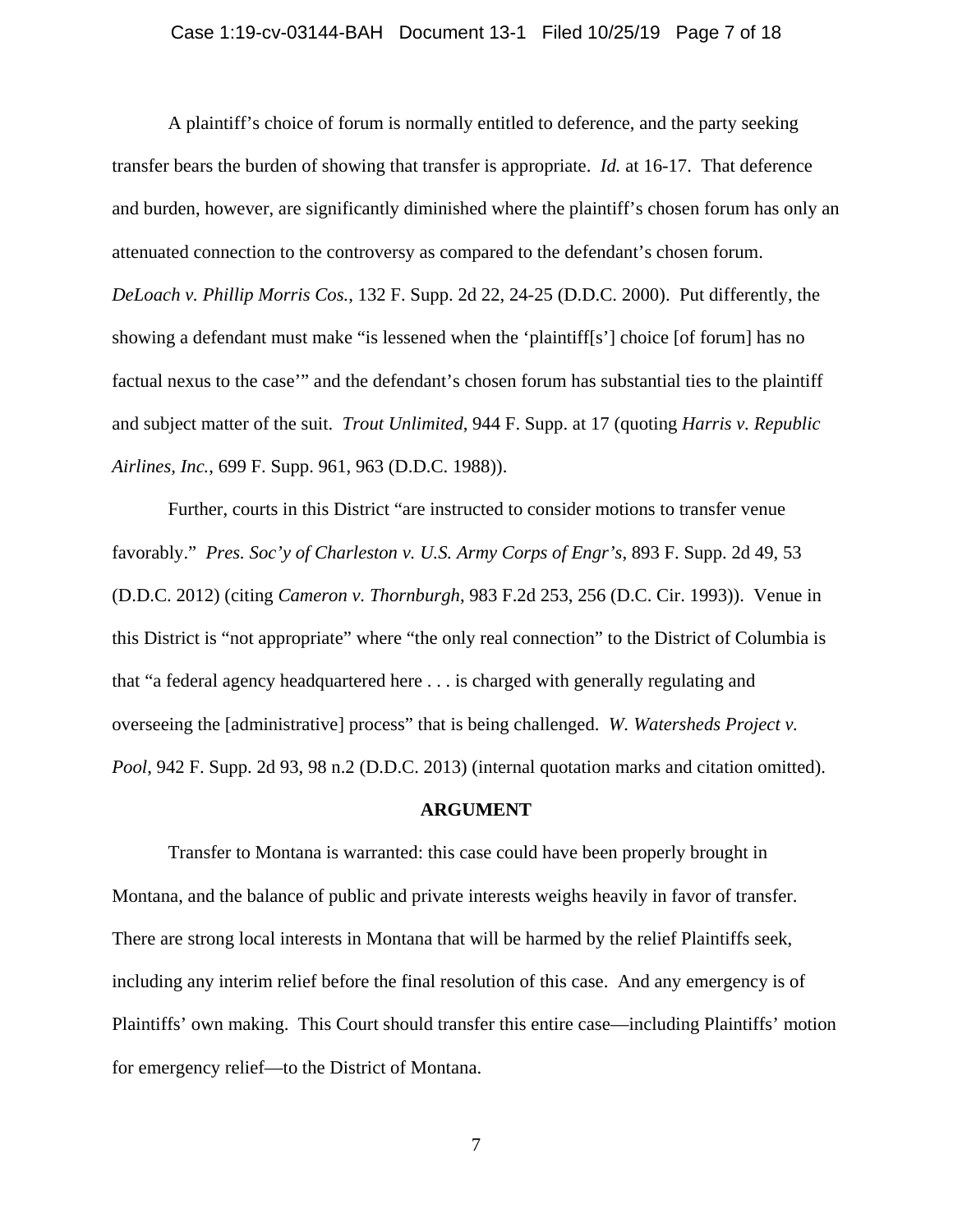## **I. Plaintiffs Could Have Brought This Action in the District of Montana, where the Bison Hunt Takes Place, where Plaintiffs Reside, and where State and Local Interests are Strongest.**

Venue for civil actions in which a defendant is an officer of the United States, or an

agency of the United States, is controlled by 28 U.S.C. § 1391(e). Section 1391(e) provides that

venue is proper in any judicial district in which:

(A) a defendant in the action resides, (B) a substantial part of the events or omissions giving rise to the claim occurred, or a substantial part of property that is the subject of the action is situated, or (C) the plaintiff resides if no real property is involved in the action.

28 U.S.C. § 1391(e)(1).

Plaintiffs seek to enjoin bison hunting in Montana. *See* Compl. ¶ 72. Plaintiffs

Neighbors Against Bison Slaughter and Bonnie Lynn are residents of Montana. *See* 

Compl. ¶¶ 15-17. The harms and impacts alleged in the Complaint are entirely within Montana.

*See* Compl. ¶¶ 42-53. The real property at issue in this case is in Montana. *See* Compl. ¶ 15. In

addition, various entities located in or near Montana have strong interests in the outcome of this

case: the State of Montana administers the hunt for state-permittees; the tribal members of the

IBMP are actively involved in the administration and monitoring of the hunt in furtherance of

their treaty rights; and all signatories to the 2019 Winter Plan are based in Montana or

neighboring jurisdictions. *See 2019 Winter Plan* 3. There can be no serious argument that this

case could not have been brought in Montana. 28 U.S.C. § 1404(a).

## **II. The Interests of Justice Weigh in Favor of Transfer to the District of Montana, Where the Beattie Gulch Bison Hunt Takes Place.**

The private and public factors that courts are to consider in deciding a motion to transfer demonstrate that the District of Montana is the far better forum for Plaintiffs' suit.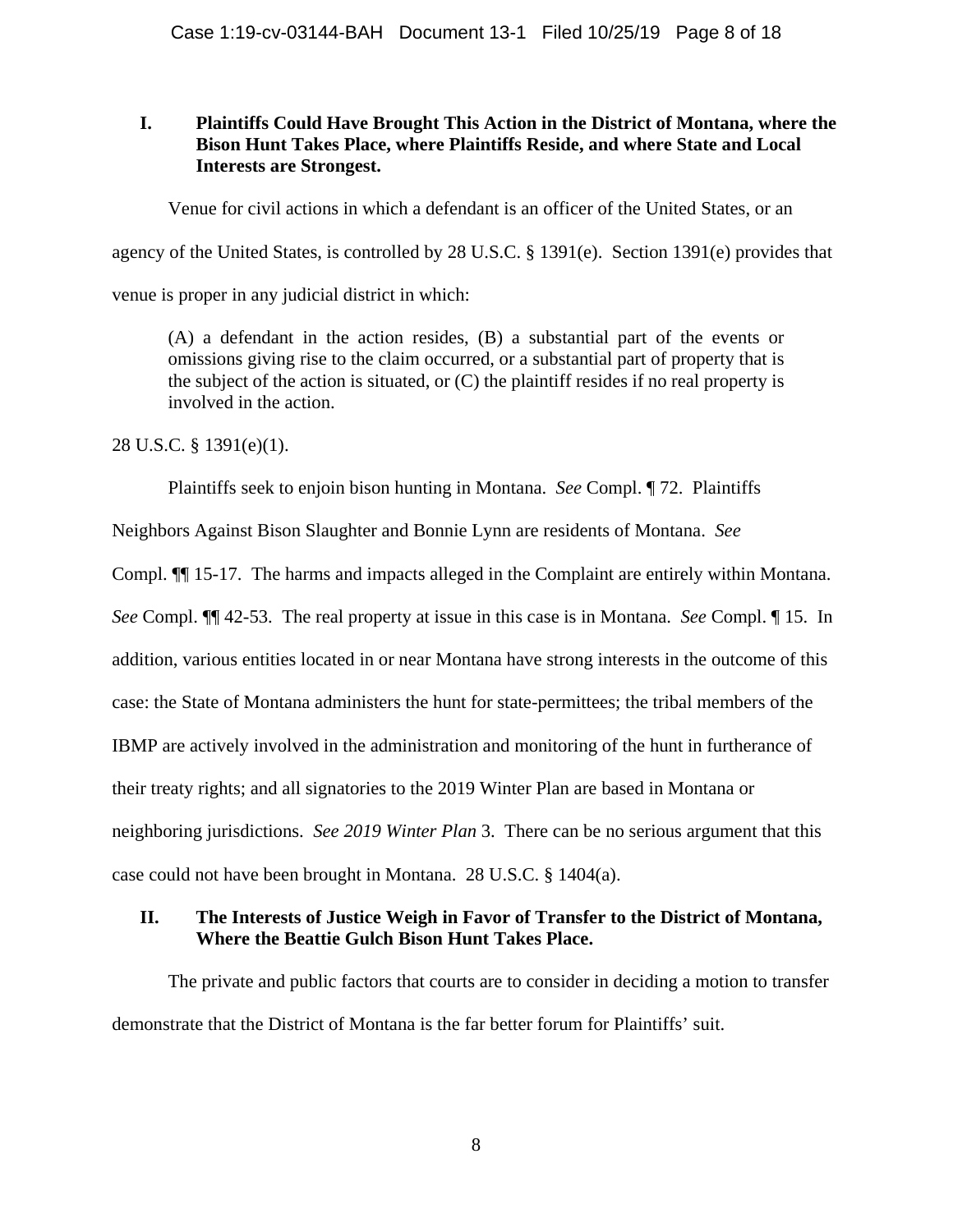### **A. The Private Factors Weigh in Favor of Transfer**

The private interest factors relevant to a motion to transfer are: "1) the plaintiff's choice of forum; 2) the defendant's choice of forum; 3) whether the claim arose elsewhere; 4) the convenience of the parties; 5) the convenience of the witnesses . . . ; and 6) the ease of access to sources of proof." *Bader v. Air Line Pilots Ass'n, Int'l*, 63 F. Supp. 3d 29, 34 (D.D.C. 2014) (citation omitted); *Trout Unlimited*, 944 F. Supp. at 16. Each of these factors either weighs in favor of transfer or is neutral.

## i. Plaintiffs' Choice of Forum is Not Entitled to Deference because the District of Columbia Has No Substantial Ties to the Subject Matter of this Action.

"A plaintiff seeking to sue federal defendants in Washington, D.C. must demonstrate some substantial personalized involvement by a member of the Washington, D.C. agency before the court can conclude that there are meaningful ties to the District of Columbia." *W. Watersheds*, 942 F. Supp. 2d at 98 (internal quotation marks, alterations, and citations omitted). Plaintiffs have not shown such involvement.

The Complaint does not allege that any Defendant in this forum was substantially involved in the challenged decisions*.* Rather, the Complaint repeatedly points to the 2019 Winter Plan as the source of Plaintiffs' alleged injuries. *See* Compl. ¶¶ 4, 59, 63, 68. The individual Defendants sued in their official capacity who are headquartered in DC—Secretary of the Interior David Bernhardt and Secretary of the Department of Agriculture Sonny Perdue were not signatories to the 2019 Winter Plan nor directly involved in the development of the 2019 Winter Plan or the IBMP. *See 2019 Winter Plan* 1. The sole named Defendant who was directly involved in approving the 2019 Winter Plan, Superintendent of Yellowstone National Park Cameron Sholly, is headquartered in Yellowstone National Park, Wyoming. *Id.*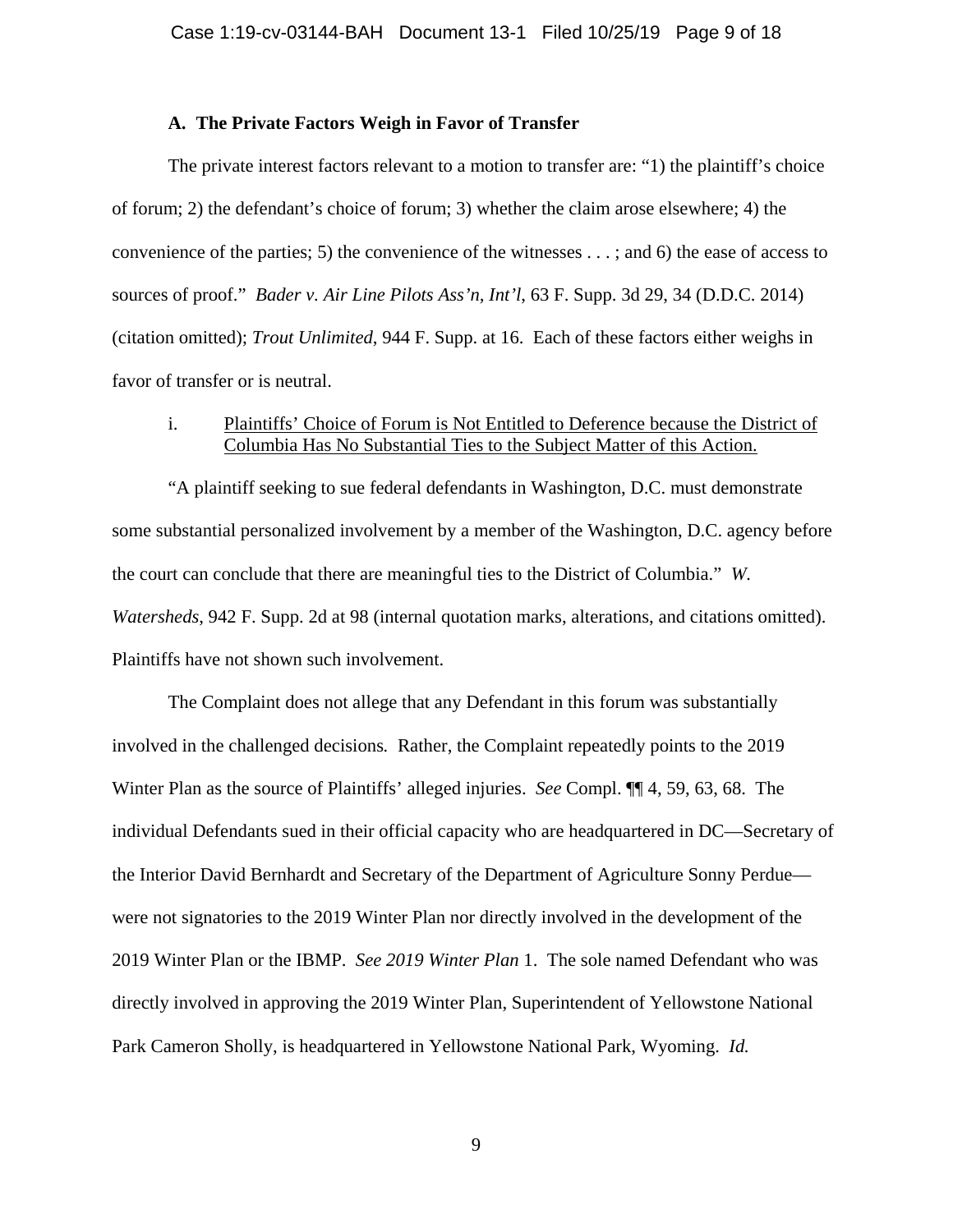#### Case 1:19-cv-03144-BAH Document 13-1 Filed 10/25/19 Page 10 of 18

The actions and events challenged in this case—hunting on the Custer Gallatin National Forest—do not have any ties to the District of Columbia. Therefore, the weight afforded to Plaintiff's selection of this forum should be "greatly diminished." *Armco Steel Co., L.p. v. CSX Corp.*, 790 F. Supp. 311, 323 (D.D.C. 1991); *see also, e.g.*, *W. Watersheds*, 942 F. Supp. 2d at 99 (finding case had no meaningful tie to this forum where complaint alleged "no specific involvement or meaningful role by [agency] personnel in Washington in either crafting or implementing the [challenged] Determinations").

ii. Plaintiffs' Choice of Forum is Not Entitled to Deference Because Plaintiffs Have Strong Ties to the Proposed Transferee District.

Further, while courts generally afford deference to a plaintiff's choice of venue, little deference is afforded where the plaintiff has substantial ties to the proposed transferee district. *See, e.g.*, *Pres. Soc'y of Charleston v. U.S. Army Corps of Eng'rs*, 893 F. Supp. 2d 49, 54 (D.D.C. 2012) ("*PSC*") (noting less deference is accorded when "Defendants seek transfer to the plaintiffs' resident forum" (citing *Airport Working Grp. of Orange Cty., Inc. v. U.S. Dep't of Def*., 226 F. Supp. 2d 227, 230 (D.D.C. 2002) (internal quotation marks omitted))); *see also Stockbridge-Munsee Community v. U.S.*, 593 F. Supp. 2d 44, 47 (D.D.C. 2009); *Citizen Advocates for Responsible Expansion v. Dole*, 561 F. Supp. 1238, 1239 (D.D.C. 1983). Here, all Plaintiffs are residents of Montana. Compl. ¶¶ 15-17. Accordingly, very little weight is due to Plaintiffs' choice of forum.

## iii. Defendants' Choice of Forum is Entitled to More Deference Because There Are Legitimate Reasons for Preferring to Litigate the Case in the Transferee District.

In contrast, a defendant's choice of venue should be accorded great weight where, as here, the defendant has legitimate reasons for preferring to litigate the case in the transferee district. *See Gulf Restoration Network v. Jewell*, 87 F. Supp. 3d 303, 313 (D.D.C. 2015) (citing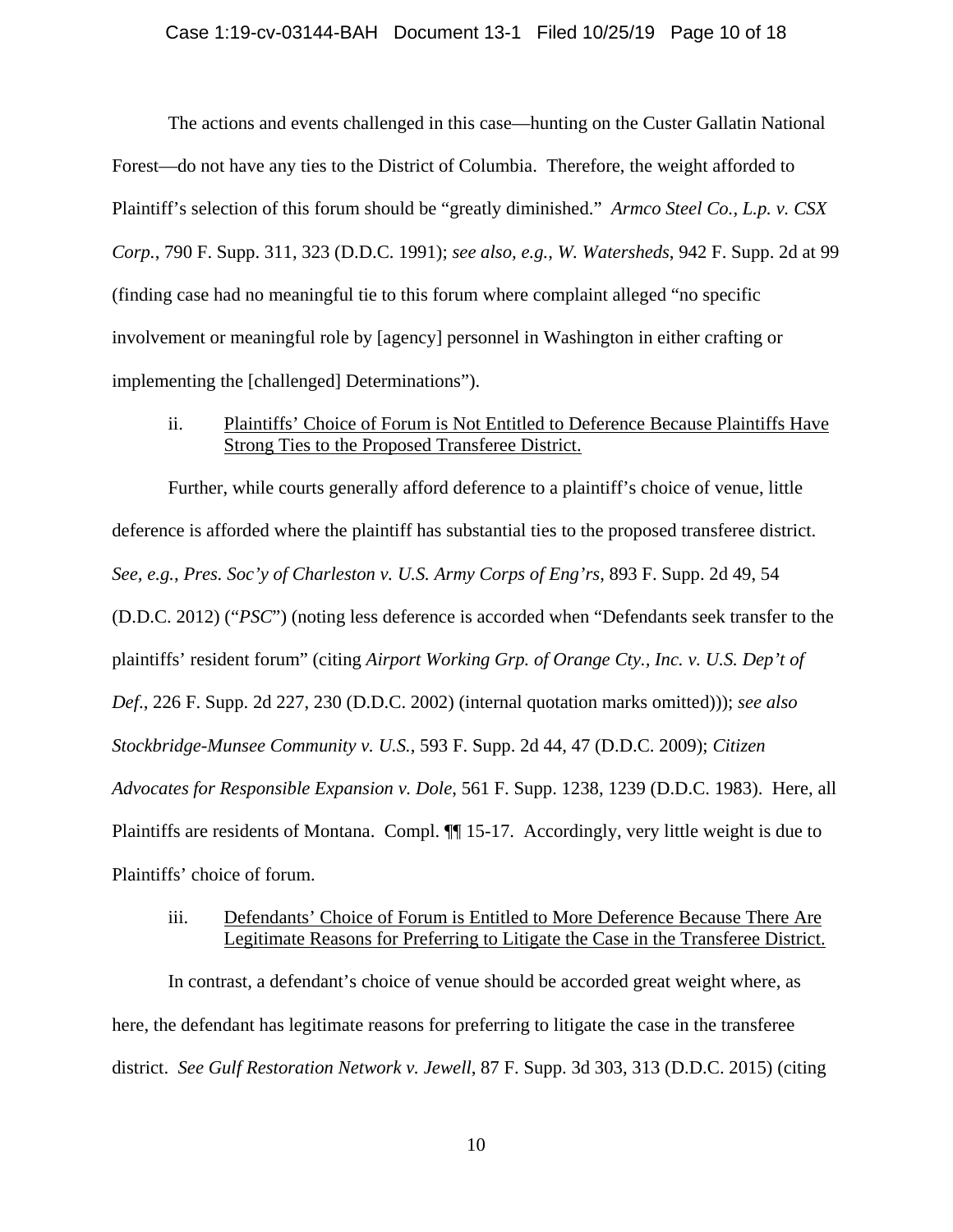#### Case 1:19-cv-03144-BAH Document 13-1 Filed 10/25/19 Page 11 of 18

*Nat'l Wildlife Fed'n v. Harvey*, 437 F. Supp. 2d 42, 48 (D.D.C. 2006)). This is particularly so in APA cases—where the alleged harm from the decision would be "felt most directly in the transferee district." *Gulf Restoration Network*, 87 F. Supp. 3d at 313 (citing *Harvey*, 437 F. Supp. 2d at 46*-*47). Here, the fact that this controversy addresses a decision made in Montana related to natural resources in Montana that will impact private landowners, hunters, and state and tribal interests in Montana strongly supports Defendants' choice of the District of Montana.

### iv. Plaintiffs' Claims Arose in Montana.

In determining where a claim arose, "courts generally focus on where the decisionmaking process occurred." *Nat'l Ass'n of Home Builders v. EPA*, 675 F. Supp. 2d 173, 179 (D.D.C. 2009) (citation omitted). As illustrated above, Plaintiffs' claims stem from the 2019 Winter Plan and the overarching IBMP, which are rooted in years of planning and negotiations in Montana and the surrounding region. The federal IBMP ROD "is the culmination of a planning process in excess of ten years regarding the management of bison that leave Yellowstone National Park and enter the Gallatin National Forest and private lands within the State of Montana." *IBMP ROD* 3. And, just as IBMP negotiation process was firmly rooted in Montana, the 2019 Winter Plan was developed after considering input from a series of local public meetings held in Montana. This action is premised entirely on the annual bison hunting season in Montana, and the decisions authorizing the hunt itself were made through a collaborative process by IBMP members in the region. Plaintiffs' claims arose in Montana, and this factor weighs in favor of transfer.

## v. The District of Montana is a More Convenient Venue than the District of Columbia for the Parties.

Plaintiffs cannot reasonably claim that this District would be more convenient for the parties in this case than the District of Montana. Both Plaintiffs reside in Gardiner, Montana. The only named individual Defendant with direct involvement in the challenged agency action is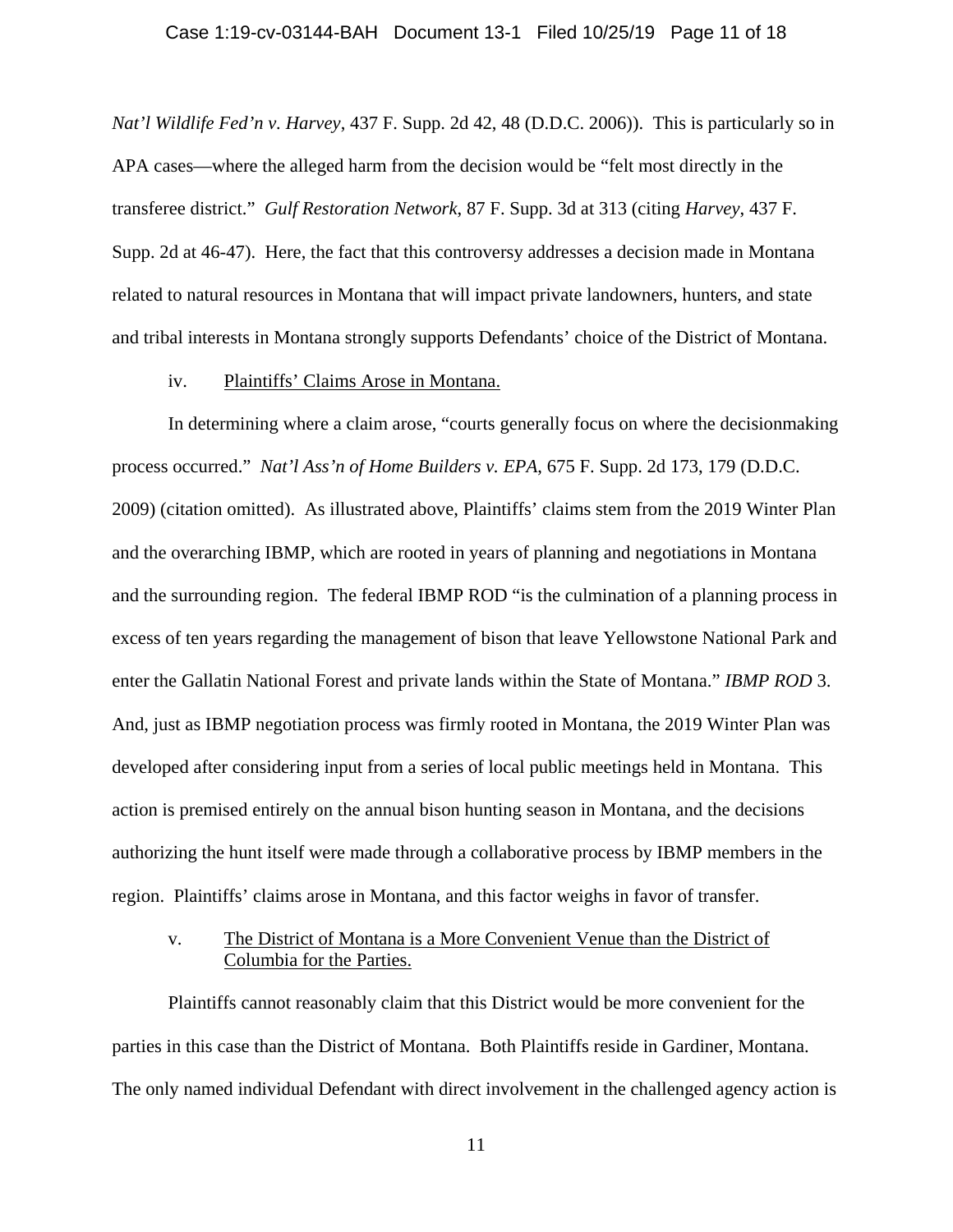#### Case 1:19-cv-03144-BAH Document 13-1 Filed 10/25/19 Page 12 of 18

headquartered in Yellowstone National Park, Wyoming—closer to the District of Montana than the District of Columbia.

Further, the state and tribal members of the IBMP—who have not been named as parties but have strong interests in the outcome of this case and may seek to participate in the litigation—are in Montana.<sup>[2](#page-11-0)</sup> The State of Montana, the Nez Perce Tribe, and the Confederated Salish and Kootenai are members of the IBMP and at least as involved in the authorization and administration of the bison hunt as Defendants. The six treaty tribes that coordinate and regulate their members' participation in the hunt retain aboriginal hunting rights within Montana that intersect with their participation in sanctioned hunts on National Forest System Land. *See 2019 Winter Plan* 6-7. This factor weighs heavily in favor of transfer to the District of Montana.

## vi. The District of Montana is a More Convenient Venue for Potential Witnesses and Provides Easier Access to Any Other Potential Sources of Proof.

Because this case arises under the narrow judicial review provisions of the APA, 5 U.S.C. §§ 701-706, the reviewing court will confine its review to the Administrative Records the agencies will lodge at a future date. So, as in most APA cases, the "convenience of witnesses" factor likely "has less relevance." *S. Utah Wilderness All. v. Norton*, No. Civ. A. 01-2518(CKK), 2002 WL 32617198, at \*4 (D.D.C. June 28, 2002). Here, however, Plaintiffs have already filed a motion for Preliminary Injunction and Temporary Restraining Order, ECF No. 4. As a result, witness testimony may be necessary. Plaintiffs' allegations of injury and irreparable harm are premised entirely on the bison hunt's alleged harm to Ms. Lynn, her family members, and other "property owners, neighbors, and visitors" to areas nearby Beattie Gulch in Montana. *See* Pls.' P. & A. in Supp. of Mot. for TRO & Prelim. Inj. 36, ECF No. 4-1 ("Pls.' Mem."). In sum, any

 $\overline{\phantom{a}}$ 

<span id="page-11-0"></span><sup>&</sup>lt;sup>2</sup> In fact, the State of Montana has informed counsel for the United States that it will likely soon seek to participate in this litigation in some fashion.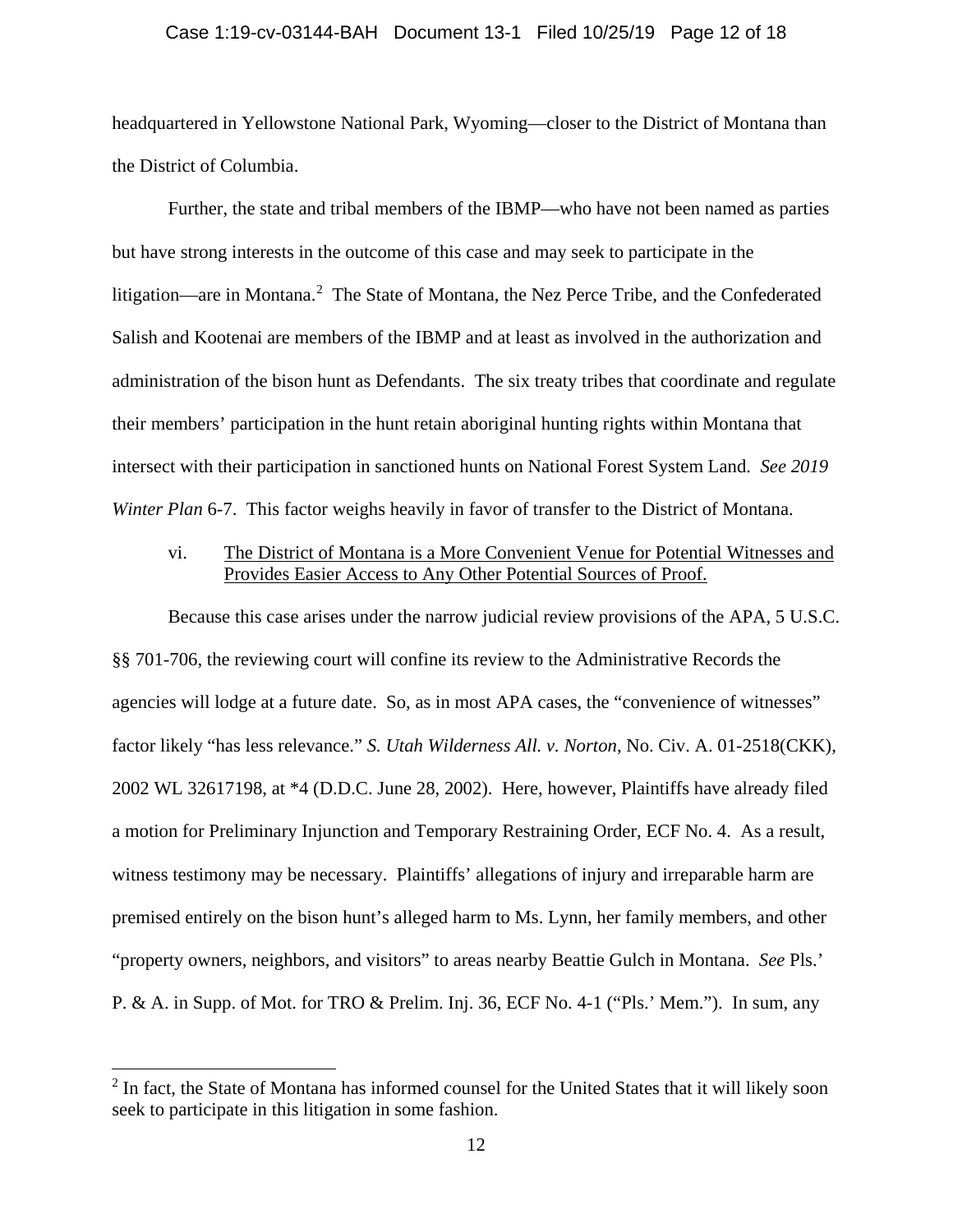#### Case 1:19-cv-03144-BAH Document 13-1 Filed 10/25/19 Page 13 of 18

and all individuals that would be potentially affected or harmed by the bison hunt—and who may be called as witnesses at any hearing on Plaintiffs' Motion for a Preliminary Injunction or Temporary Restraining Order—reside in Montana. *See* Pls.' Mem. 37-38; *see also* Exs. S (ECF No. 4-27), Y (ECF No. 4-36). Any witnesses to rebut Plaintiffs' showing of alleged harm also reside in Montana. To the extent this factor is afforded any weight, it favors transfer to the District of Montana.

### **B. The Public Factors Weigh Strongly in Favor of Transfer**

The public interest factors include: "(1) the transferee forum's familiarity with the governing laws and the pendency of related actions in that forum; (2) the relative congestion of the calendars of the potential transferee and transferor courts; and (3) the local interest in deciding local controversies at home." *Bader*, 63 F. Supp. 3d at 36 (citation omitted). Like the private factors, the public factors are either neutral or weigh in favor of transfer.

The first public interest factor is either neutral or weighs in favor of transfer. Both Districts are equally familiar with the federal law at issue in this case. *See Harvey*, 437 F. Supp. 2d at 48-49. The *Cottonwood Environmental Center v. Bernhardt* case referenced by Plaintiffs, however, involves a common nucleus of fact: hunting in the same part of Montana as authorized by the IBMP. *See Cottonwood Envtl. Ctr. v. Bernhardt*, *appeal docketed*, No. 19-35150 (9th Cir. Aug. 2, 2019.). In fact, *Cottonwood* provides a useful illustration of why the District of Montana is a better venue for litigating issues related to the IBMP and bison hunts in Montana. In *Cottonwood*, the plaintiff brought suit in the District of Montana from the start, acknowledging that venue was proper because the plaintiff was located there and "a substantial part of the events or omission giving rise to the claims[,]" namely, the Blackfeet Tribe's notice of intent to hunt near the Gardiner area pursuant to the IBMP, occurred within the District of Montana. *See*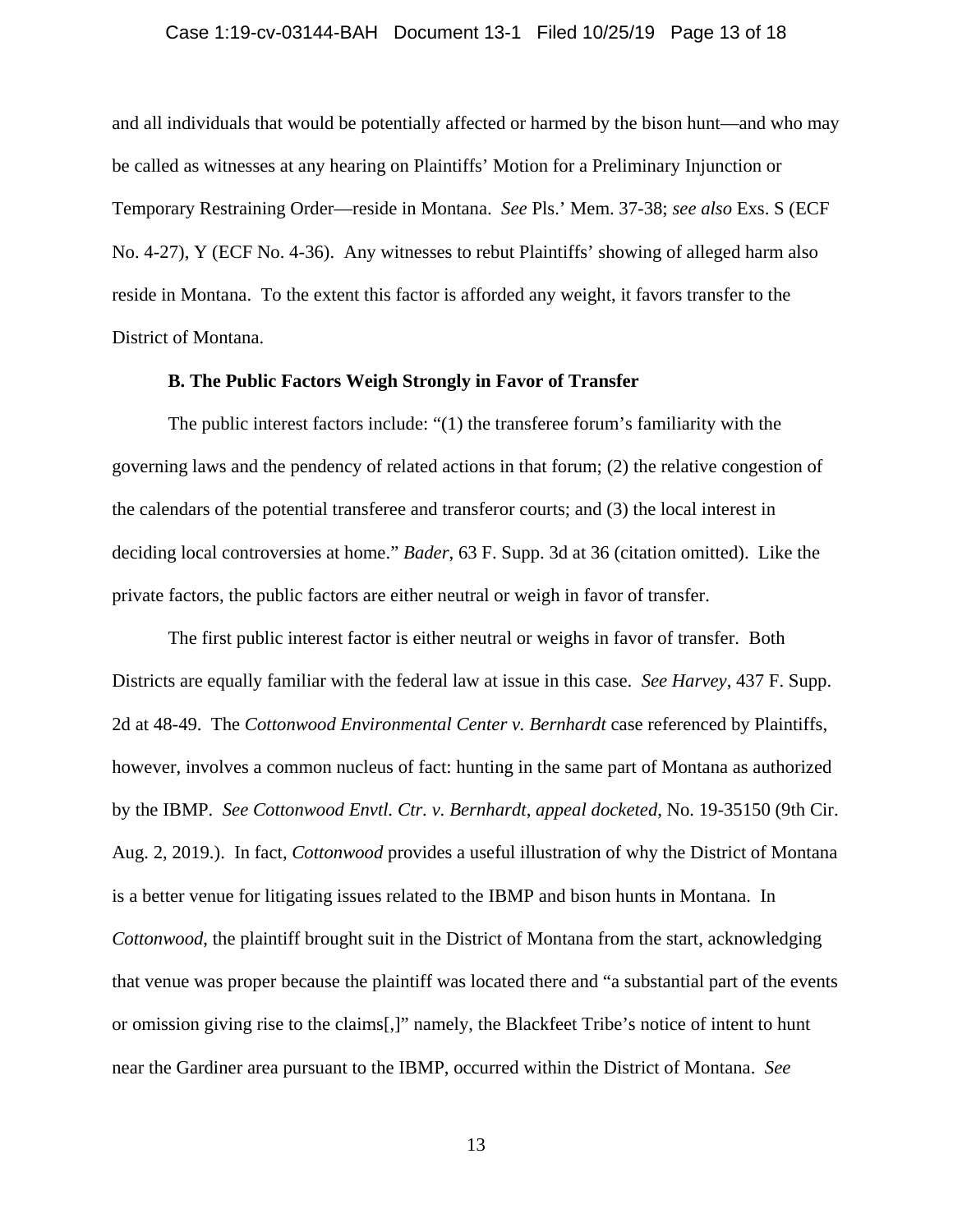*Cottonwood Envtl. Law Ctr. v. Zinke*, No. 18-cv-12, Compl. 4, ECF No. 1. In *Cottonwood*, the plaintiff named various State of Montana agencies and officials in addition to the federal Defendants, and the Assiniboine and Sioux Tribes of the Fort Peck Indian Reservation and the InterTribal Buffalo Council intervened as defendants. *See Cottonwood*, ECF No. 24. That this similar litigation with similar interested parties has been litigated in the District of Montana weighs in favor of transfer under the public factors.

The second public interest factor is largely neutral. According to the Administrative Office of the U.S. Courts' most recent report, this District has more pending cases (5,091) than the District of Montana (1,030), but it has more judgeships (15) than does Montana (3). *See Administrative Office of the U.S. Courts, Federal Court Management Statistics—Profiles, https://www.uscourts.gov/statistics/table/na/federal-court-management-statistics/2018/12/31-1 (June 30, 2018)*. As a result, with respect to pending cases per judgeship, the District of Montana (ranked 78th) and this District (ranked 79th) are similarly congested. The relative caseload of the Courts is neutral.

Finally, the "arguably most important" of the public interest factors is "the local interest in deciding local controversies at home." *PSC*, 893 F. Supp. 2d at 57; *accord, e.g.*, *Ala. Wilderness League v. Jewell*, 99 F. Supp. 3d 112, 116 (D.D.C. 2015). "This rationale applies to controversies involving federal decisions that impact the local environment, and to controversies requiring judicial review of an administrative decision." *Pool*, 942 F. Supp. 2d at 102 (quoting *Sierra Club v. Flowers*, 276 F. Supp. 2d 62, 70 (D.D.C. 2003)). As described in detail above, the residents of Montana and other relevant entities in the region have a "compelling interest . . . in having this localized controversy decided at home" because Montana, as well as its hunters and tribes, have a significant interest in this suit. *Trout Unlimited*, 944 F. Supp. at 19.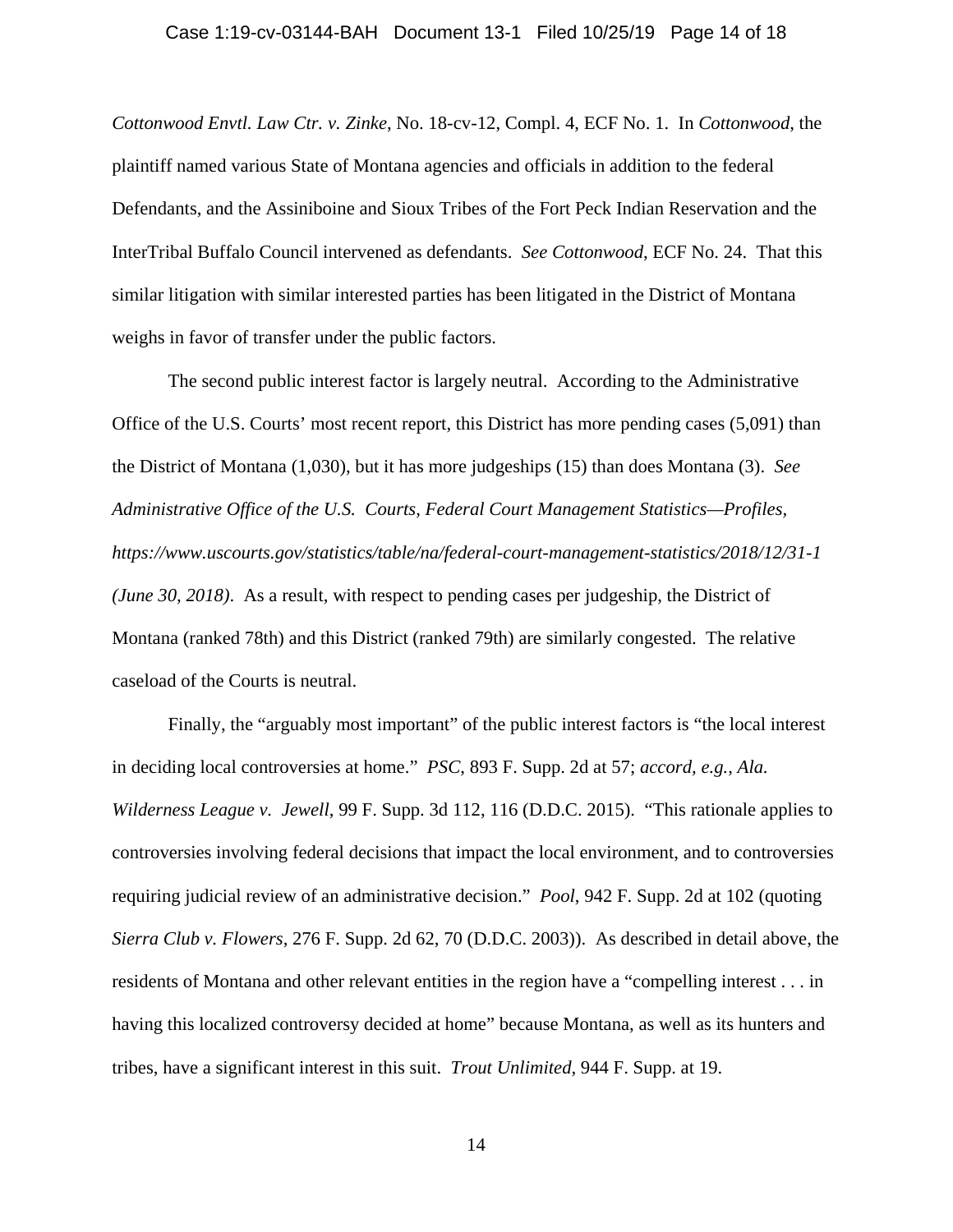#### Case 1:19-cv-03144-BAH Document 13-1 Filed 10/25/19 Page 15 of 18

Montana and its citizens will be most affected by the decision in this lawsuit, as its wildlife, its bison hunt permitting system, its citizens' private lands, and its unique ecosystems are inextricably linked in this case and are necessarily of "great importance" to the State and tribes with connection to the Yellowstone basin region. *See Trout Unlimited*, 944 F. Supp. at 20. Further, Plaintiffs brought this suit as a result of concern that the Beattie Gulch bison hunt in Montana "endanger[s] hunters, local property owners, residents, and guests" in Montana. Compl. ¶ 1. In short, this case "should be resolved in the forum where the people 'whose rights and interests are in fact most vitally affected by the suit . . .'" reside. *Adams v. Bell*, 711 F.2d 161, 167 n. 34 (D.C. Cir. 1983).

Under these circumstances, the Court should recognize the compelling interest in having this case resolved in the forum where the challenged actions are located—a well-recognized guidepost in this Court. *See, e.g.*, *Harvey*, 437 F. Supp. 2d at 46-47, 49-50 (transferring case involving federal management of Florida lake); *Shawnee Tribe v. United States*, 298 F. Supp. 2d 21, 26-27 (D.D.C. 2002) (transferring case involving sale of federal land in Kansas); *Trout Unlimited*, 944 F. Supp. at 19-20 (transferring case involving federal management of Colorado reservoir); *SUWA*, 315 F. Supp. 2d at 88-89 (transferring to Utah a case challenging decision to allow sale of oil and gas leases on Utah lands managed by the Bureau of Land Management); *Flowers*, 276 F. Supp. 2d at 71 (granting motion to transfer case involving Florida Everglades in part because of the "depth and extent of Florida's interest").

### **C. Any Emergency is a Product of Plaintiffs' Own Delay**

Plaintiffs cannot argue this action should not be transferred because it is in need of emergency relief; Plaintiffs' long delay in filing suit until the challenged activity is imminent undercuts any justification that the more appropriate venue should be ignored due to exigency.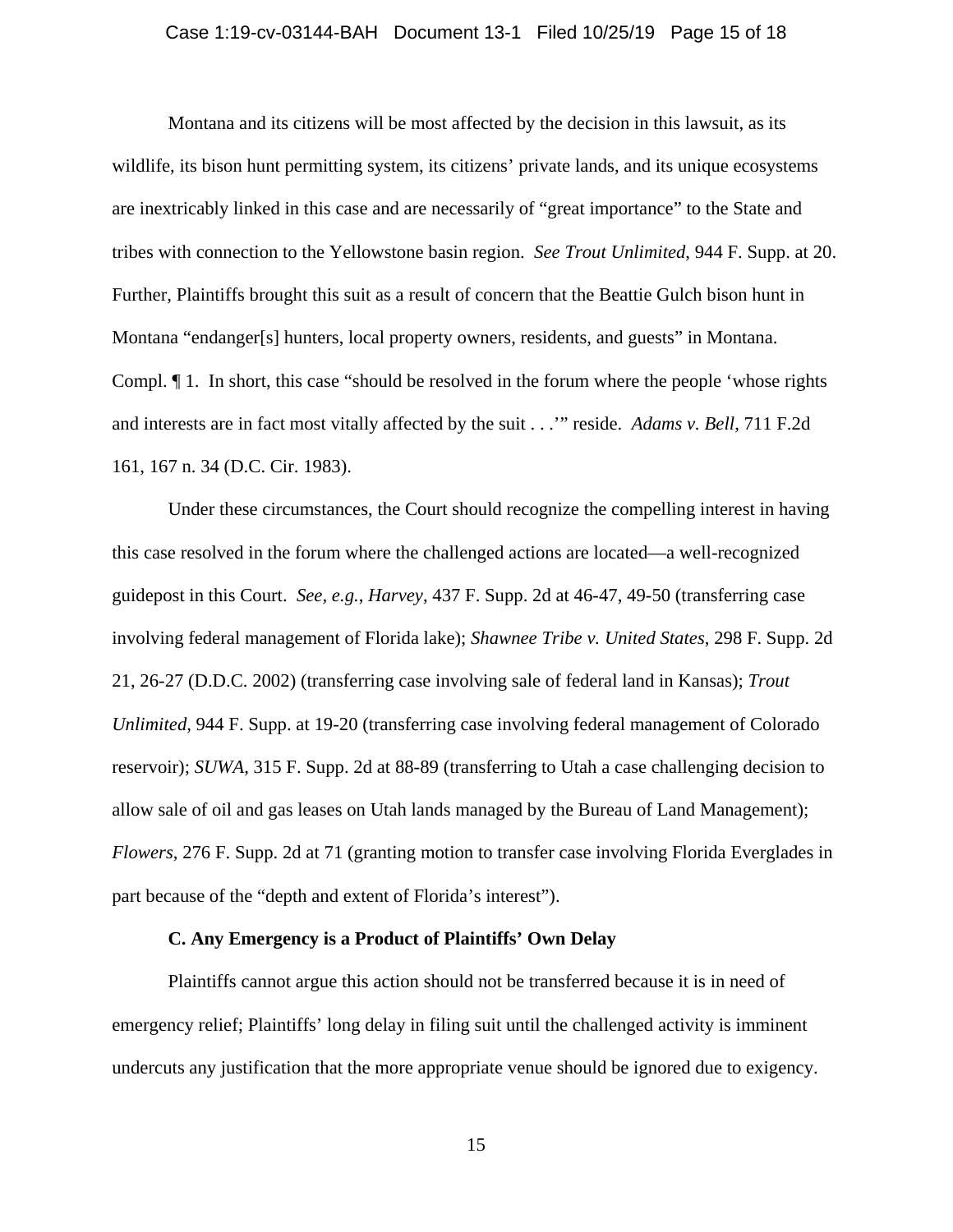#### Case 1:19-cv-03144-BAH Document 13-1 Filed 10/25/19 Page 16 of 18

The supposed emergency posture is entirely of Plaintiffs' own making. This Court should transfer the entire case now, including Plaintiffs' late-arriving motion for emergency relief. An expedited transfer will allow the Montana federal district court to adjudicate the merits of Plaintiffs' motion for emergency relief—which would have direct effects on citizens of Montana, on hunting conducted in Montana, on land use management in Montana, and on the rights of federally recognized tribes in Montana and the State of Montana itself.

Plaintiffs focus on the 2019 Winter Operations Plan, a document dated December 31, 2018. *2019 Winter Plan* 1. Plaintiffs concede that the activities to which they object have been going on for "years." Pls.' Mem. 15. Yet Plaintiffs chose to wait until now—with the annual hunting season right around the corner—to bring their case. This delay counsels against finding any emergency warranting the relief Plaintiffs seek. *See Open Top Sightseeing USA v. Mr. Sightseeing, LLC*, 48 F. Supp. 3d 87, 90 (D.D.C. 2014) ("An unexcused delay in seeking extraordinary injunctive relief may be grounds for denial because such delay implies a lack of urgency and irreparable harm." (quoting *Newdow v. Bush*, 355 F. Supp. 2d 265, 292 (D.D.C. 2005)). This principle is well established in this Circuit.

For example, in *Fund for Animals*, the Circuit Court reasoned that its decision to deny the plaintiffs' motion for preliminary injunction was "bolstered" by the plaintiffs' 44-day delay in bringing suit. *Fund for Animals v. Frizzell*, 530 F.2d 982, 987-88 (D.C. Cir. 1975). The plaintiffs in *Fund for Animals* challenged the close of a comment period for proposed regulations, but they knew of the comment period deadline 44 days before bringing suit and requesting preliminary injunctive relief. *Id.* The Circuit Court found this delay "inexcusable." *Id.* at 987. In *Open Top Sightseeing*, this Court determined that a delay of 36 days in bringing a preliminary injunction motion, paired with a request to push back the Court's consideration,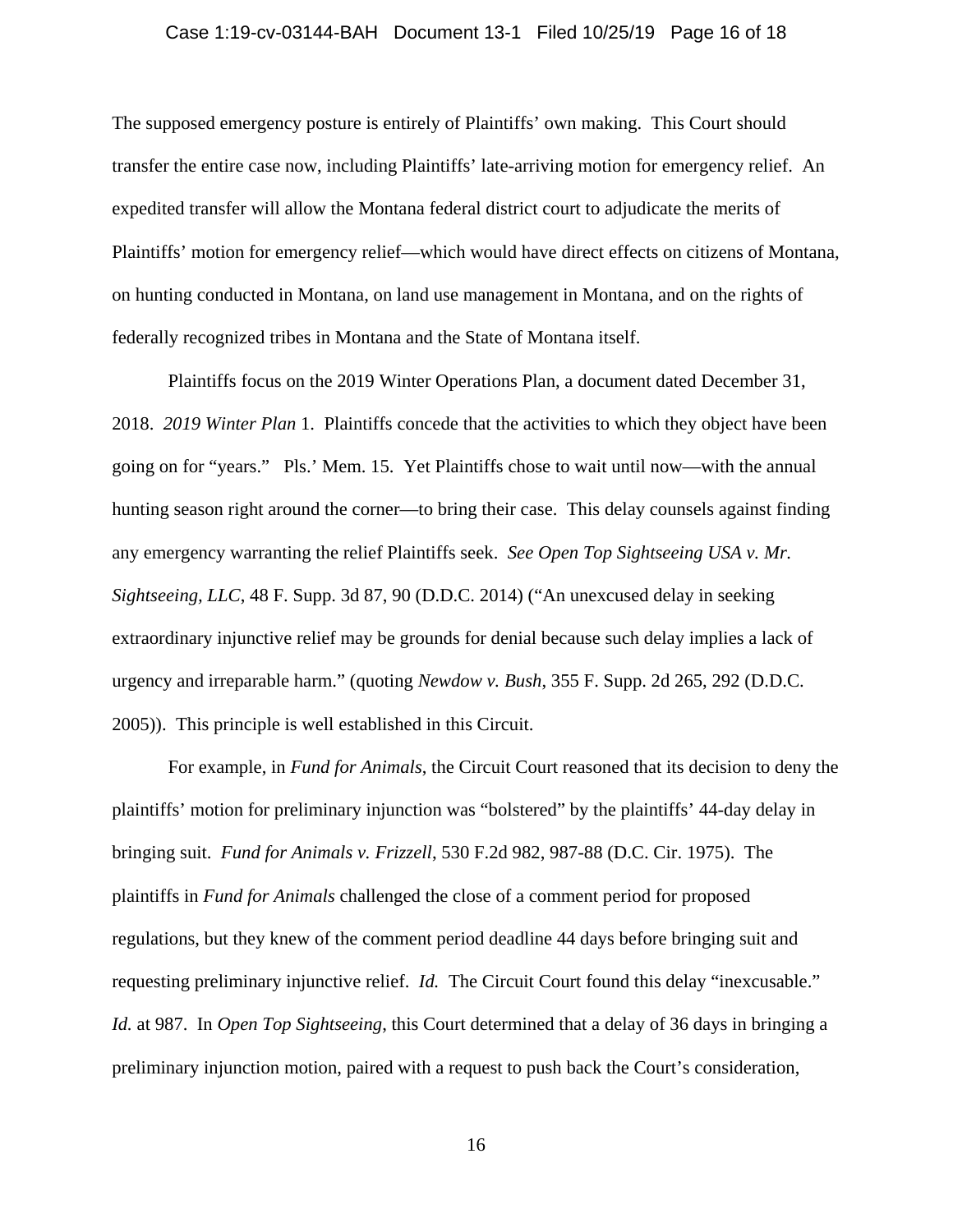#### Case 1:19-cv-03144-BAH Document 13-1 Filed 10/25/19 Page 17 of 18

"demonstrated that any alleged harm lacks the urgency and immediacy required to grant the extraordinary relief the plaintiffs[] request." *Open Top Sightseeing*, 48 F. Supp. 3d at 91.

Here, Plaintiffs could have brought this suit months ago; Plaintiffs could have challenged the 2019 Winter Operations Plan any time after that document was published on December 31, 2018. In fact, many aspects of Plaintiffs' challenge are years old, and several of Plaintiffs' claims are so stale as to be time-barred. *See* Pls.' Mem. 19-20 (arguing that Plaintiffs enjoy a "likelihood of success" on a challenge to the analysis of hunting impacts in the IBMP ROD, which was completed in 2000); *Chenault v. McHugh*, 968 F. Supp. 2d 268, 272 (D.D.C. 2013) (explaining that actions seeking review of final agency actions are subject to a six-year statute of limitations that is "jurisdictional . . . and as such must be strictly construed."). Rather than bringing their suit when these issues could have been litigated on a normal briefing schedule, Plaintiffs have delayed some ten months, submitting over 800 pages of material for this Court's review at the eleventh hour.

Courts in this District have transferred cases to the appropriate forum despite pending motions for emergency relief. *See, e.g.*, *Triumvirate, LLC v. Zinke*, No. 18-cv-00511-RCL, 2018 WL 6179513 (D.D.C. April 3, 2018) (transferring case to the District of Alaska while a motion for a preliminary injunction was pending where the plaintiff was a resident of Alaska and there were no meaningful ties between the plaintiff's claims and the District of Columbia). This Court should do so here, and transfer this entire action—including Plaintiffs' motion for a preliminary injunction—to the District of Montana.

#### **CONCLUSION**

The District of Columbia has no significant connection to the subject matter of this suit. In contrast, the District of Montana is where the challenged decision-making occurred, where the